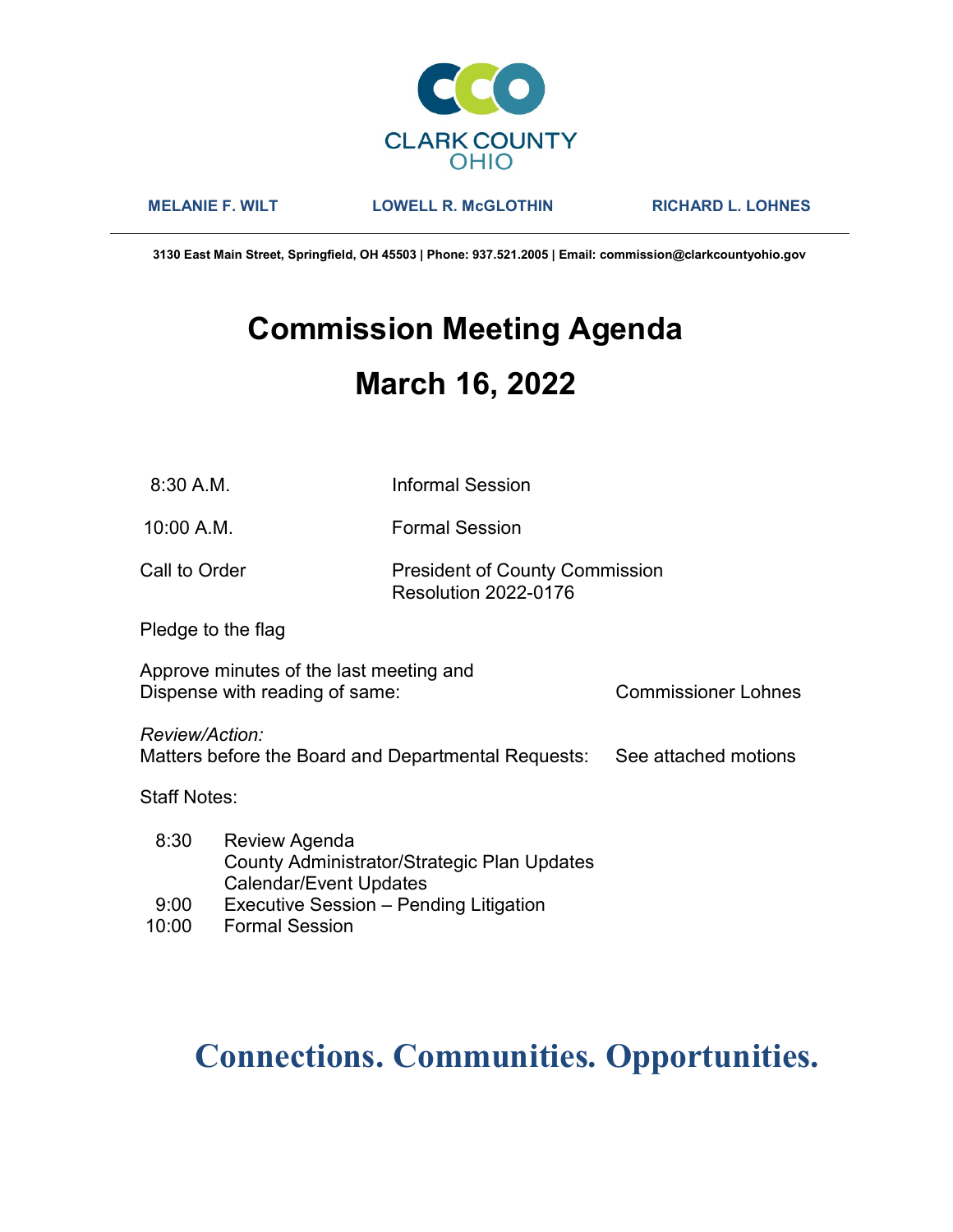Melanie F. Wilt Lowell R. McGlothin Richard L. Lohnes

Resolution 2022-0177 B&GC file

#### Authorize Contract with Silco Fire and Security

Commissioner moved, per the request of the Building and Grounds Director, to authorize a contract with:

| <b>Organization Name:</b>    | Silco Fire and Security                       |
|------------------------------|-----------------------------------------------|
| <b>Organization Address:</b> | 4099 Industrial Lane, Beavercreek, Ohio 45430 |
| In the amount of:            | Not to exceed \$49,000.00                     |
| <b>Funding Source(s):</b>    | General                                       |
| <b>Purpose:</b>              | Fire and security alarm services for 2022     |
| <b>Effective Dates:</b>      | January 1, 2022 through December 31, 2022     |

Further move to authorize the County Administrator to execute the contract and related documents, including the purchase order.

Commissioner seconded the motion and the roll being called for its passage, the vote resulted as follows:

Commissioner Lohnes, Commissioner McGlothin, Commissioner Wilt,

I, Megan Burr, Clerk to the Board of County Commissioners, do hereby certify that the above is a true and correct copy of a motion as recorded in the Journal of the Clark County Commissioners, under the date of March 16, 2022.

Megan Burr, Clerk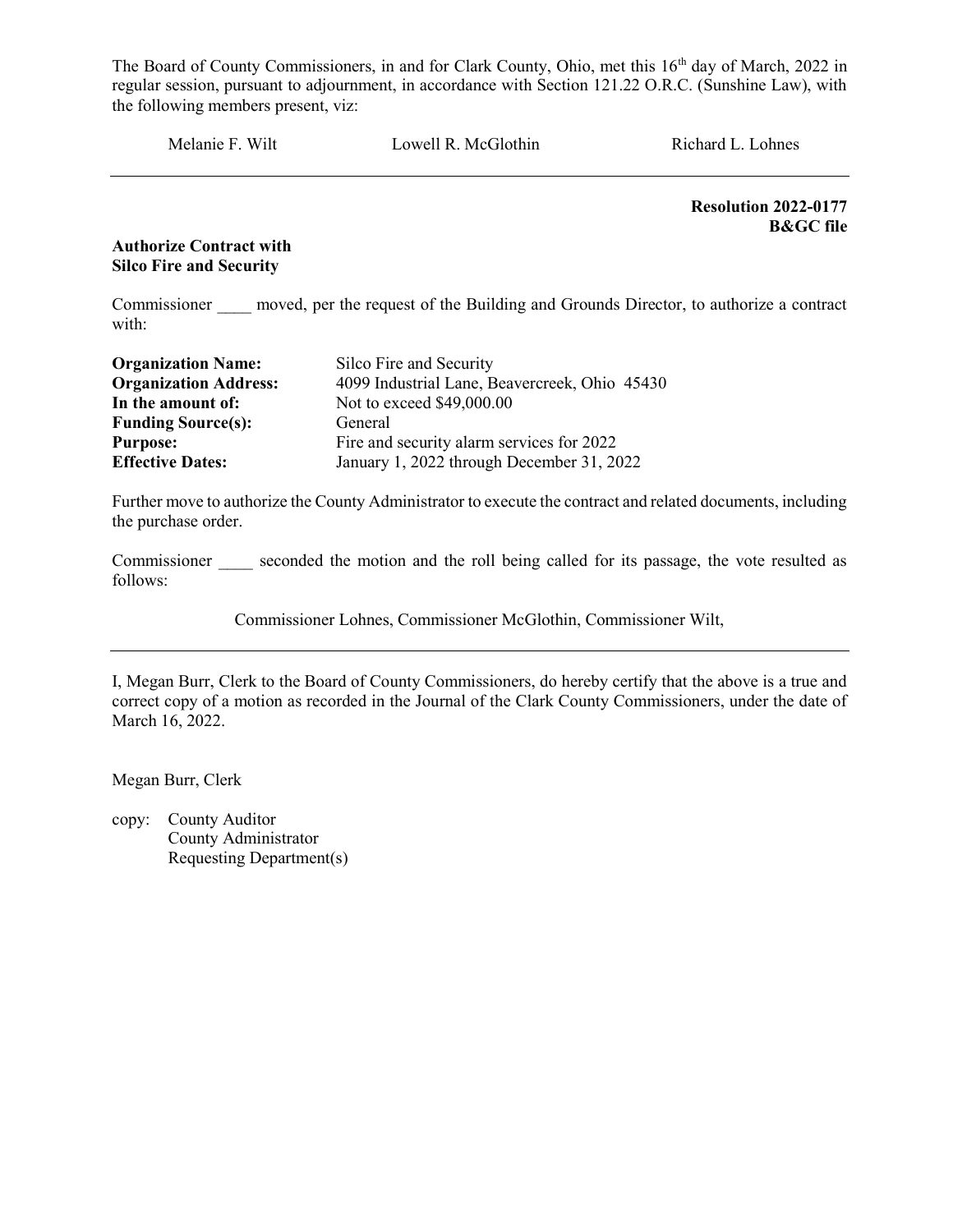Melanie F. Wilt Lowell R. McGlothin Richard L. Lohnes

 Resolution 2022-0178 COMC file

#### Authorize Change Order #1 with Arcon Builders, Ltd. for Clark County Fairgrounds Horse Barns Improvements

Commissioner moved, per the request of the County Administrator, to authorize change order #1 with:

| <b>Organization Name:</b>    | Arcon Builders, Ltd.                                                                                                                             |
|------------------------------|--------------------------------------------------------------------------------------------------------------------------------------------------|
| <b>Organization Address:</b> | 7824 Alternate State Route 49, Arcanum, Ohio 45304                                                                                               |
| <b>Original Contract:</b>    | \$364,950.00                                                                                                                                     |
| <b>Previous Changes:</b>     | (00)                                                                                                                                             |
| <b>This Change:</b>          | \$2,670.76                                                                                                                                       |
| <b>New Contract Total:</b>   | \$367,620.76                                                                                                                                     |
| <b>Funding Source(s):</b>    | Permanent Improvement                                                                                                                            |
| <b>Reason for Change:</b>    | Provide six saw joints in each new concrete slab. Original design did not<br>require saw joints but it was recommended by the concrete supplier. |

Further move to authorize the County Administrator to execute the change order and related documents, including the purchase order.

Commissioner seconded the motion and the roll being called for its passage, the vote resulted as follows:

Commissioner Lohnes, Commissioner McGlothin, Commissioner Wilt,

I, Megan Burr, Clerk to the Board of County Commissioners, do hereby certify that the above is a true and correct copy of a motion as recorded in the Journal of the Clark County Commissioners, under the date of March 16, 2022.

Megan Burr, Clerk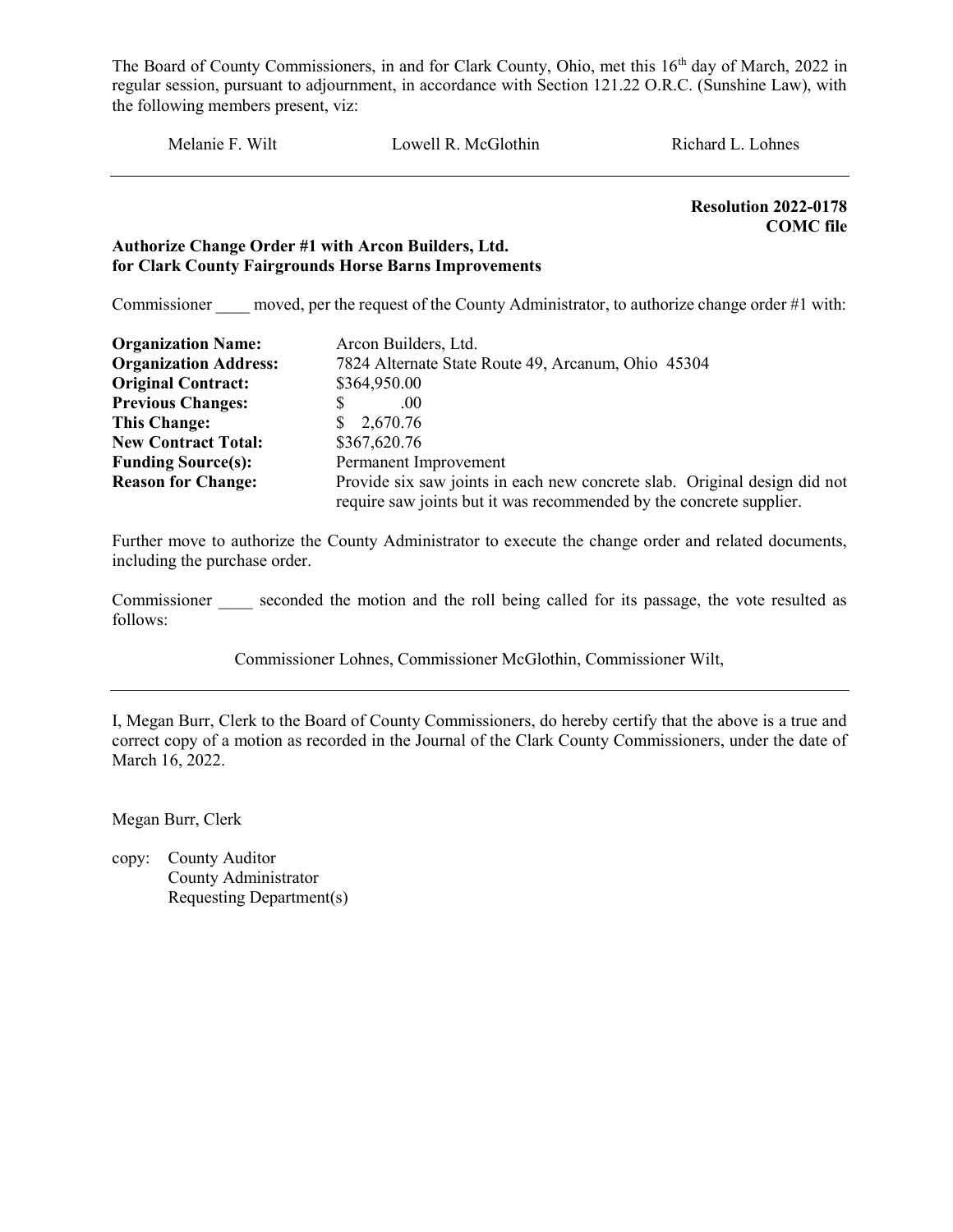Melanie F. Wilt Lowell R. McGlothin Richard L. Lohnes

 Resolution 2022-0179 COMC file

#### Authorize Change Order #2 with Arcon Builders, Ltd. for Clark County Fairgrounds Horse Barns Improvements

Commissioner moved, per the request of the County Administrator, to authorize change order #2 with:

| <b>Organization Name:</b>    | Arcon Builders, Ltd.                                                      |
|------------------------------|---------------------------------------------------------------------------|
| <b>Organization Address:</b> | 7824 Alternate State Route 49, Arcanum, Ohio 45304                        |
| <b>Original Contract:</b>    | \$364,950.00                                                              |
| <b>Previous Changes:</b>     | \$2,670.76                                                                |
| <b>This Change:</b>          | \$24,295.32                                                               |
| <b>New Contract Total:</b>   | \$391,916.08                                                              |
| <b>Funding Source(s):</b>    | Permanent Improvement                                                     |
| <b>Reason for Change:</b>    | Replace (32) rotten wood posts that support the roof structure at the two |
|                              | horse barns and provide new connector to existing trusses and concrete    |
|                              | bearing biscuit and footer.                                               |

Further move to authorize the County Administrator to execute the change order and related documents, including the purchase order.

Commissioner seconded the motion and the roll being called for its passage, the vote resulted as follows:

Commissioner Lohnes, Commissioner McGlothin, Commissioner Wilt,

I, Megan Burr, Clerk to the Board of County Commissioners, do hereby certify that the above is a true and correct copy of a motion as recorded in the Journal of the Clark County Commissioners, under the date of March 16, 2022.

Megan Burr, Clerk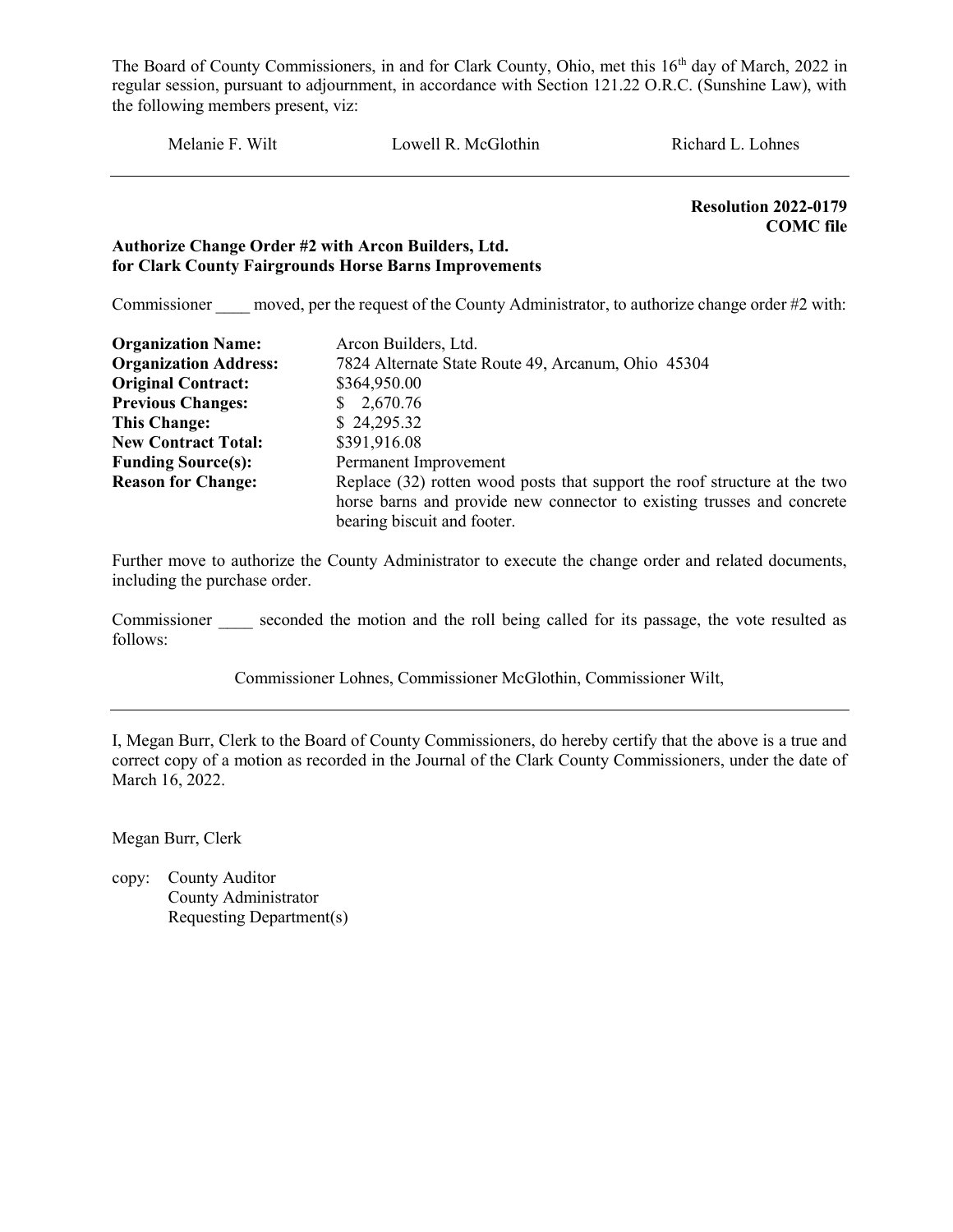Melanie F. Wilt Lowell R. McGlothin Richard L. Lohnes

 Resolution 2022-0180 COMC file

#### Authorize Settlement Agreement with The Village of West Jefferson, Ohio and Thomas Alan Hale

Commissioner moved to authorize the following settlement agreement:

| <b>Agreement with:</b> | The Village of West Jefferson, Ohio and Thomas Alan Hale |
|------------------------|----------------------------------------------------------|
| Amount of:             | \$175,000.00                                             |
| <b>Effective Date:</b> | March 16, 2022                                           |

Further move to authorize the County Administrator to execute the settlement agreement and related documents.

Commissioner seconded the motion and the roll being called for its passage, the vote resulted as follows:

Commissioner Lohnes, Commissioner McGlothin, Commissioner Wilt,

I, Megan Burr, Clerk to the Board of County Commissioners, do hereby certify that the above is a true and correct copy of a motion as recorded in the Journal of the Clark County Commissioners, under the date of March 16, 2022.

Megan Burr, Clerk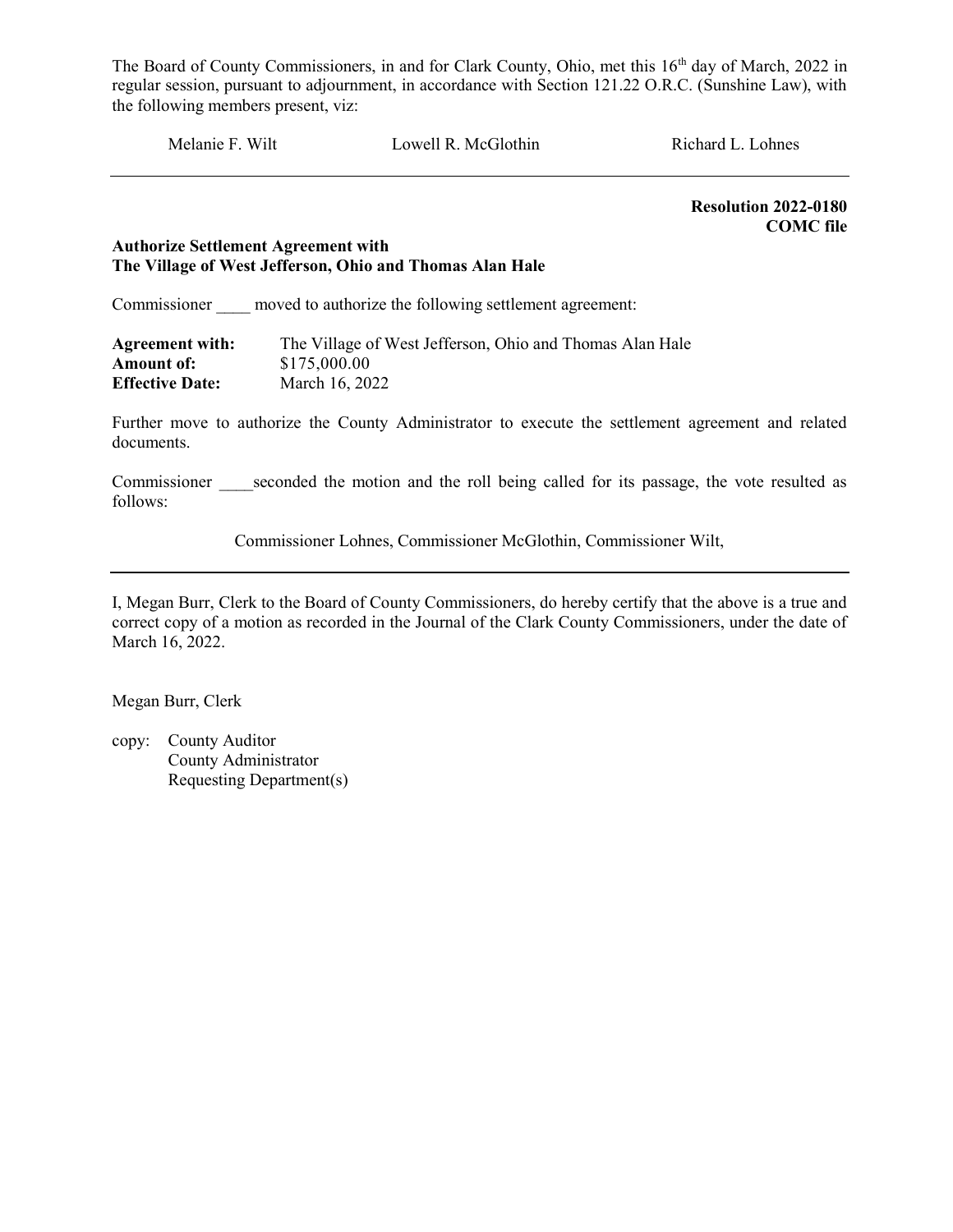Melanie F. Wilt Lowell R. McGlothin Richard L. Lohnes

Resolution 2022-0181 JFSC file

Authorize Contract with Clark County Sheriff

Commissioner moved, per the request of the Department of Job and Family Services Director, to authorize a contract with:

| <b>Organization Name:</b>    | Clark County Sheriff                               |
|------------------------------|----------------------------------------------------|
| <b>Organization Address:</b> | 120 North Fountain Avenue, Springfield, Ohio 45502 |
| In the amount of:            | \$265,413.32                                       |
| <b>Funding Source(s):</b>    | IV-D Federal Child Support/State Match             |
| <b>Purpose:</b>              | <b>IV-D Service of Process</b>                     |
| <b>Effective Dates:</b>      | January 1, 2022 through December 31, 2022          |

Further move to authorize the County Administrator to execute the contract and related documents, including the purchase order.

Commissioner seconded the motion and the roll being called for its passage, the vote resulted as follows:

Commissioner Lohnes, Commissioner McGlothin, Commissioner Wilt,

I, Megan Burr, Clerk to the Board of County Commissioners, do hereby certify that the above is a true and correct copy of a motion as recorded in the Journal of the Clark County Commissioners, under the date of March 16, 2022.

Megan Burr, Clerk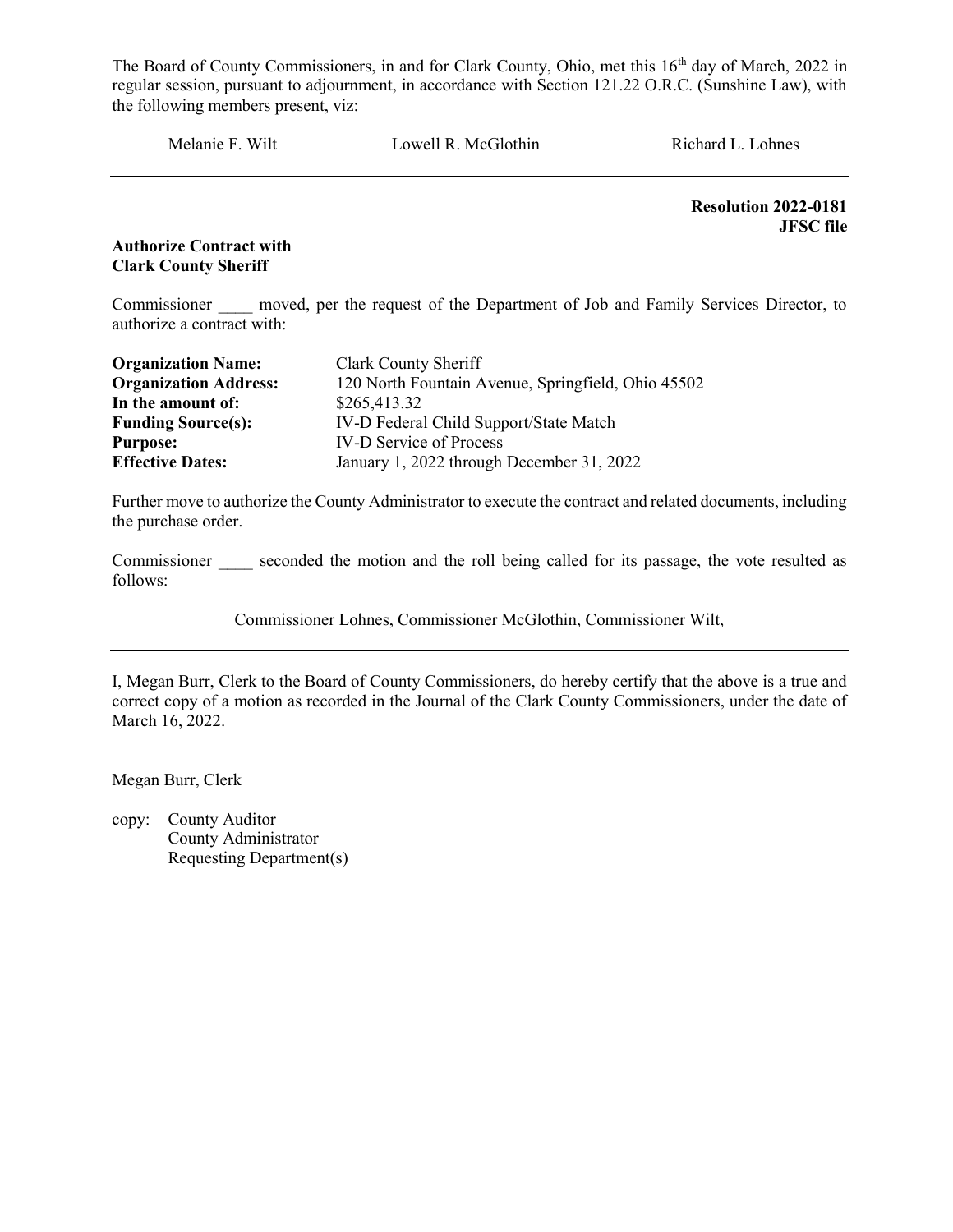Melanie F. Wilt Lowell R. McGlothin Richard L. Lohnes

 Resolution 2022-0182 JFSC file

Authorize Contract Amendment #3 with Layh and Associates, Inc.

Commissioner \_\_\_\_ moved, per the request of the Job and Family Services Director, to authorize contract amendment #3 with:

| <b>Organization Name:</b>        | Layh and Associates, Inc.                                                 |
|----------------------------------|---------------------------------------------------------------------------|
| <b>Organization Address:</b>     | 416 Xenia Avenue, Yellow Springs, Ohio 45387                              |
| <b>Original Contract:</b>        | Not to exceed \$12,000.00                                                 |
| <b>Previous Changes:</b>         | Not to exceed \$24,000.00                                                 |
| <b>Current Amount:</b>           | Not to exceed \$24,000.00                                                 |
| <b>Funding Source(s):</b>        | Local Levy Dollars, Title IV-E, and Essa                                  |
| <b>Purpose of Amendment:</b>     | To allow for an additional one-year term of service                       |
| <b>Purpose of Contract:</b>      | To provide psychological services for children in the care and custody of |
|                                  | the Department as well as adult family members and caregivers             |
| <b>Amendment Effective Date:</b> | April 15, 2022                                                            |
| <b>Original Effective Date:</b>  | April 15, 2020                                                            |

Further move to authorize the County Administrator to execute the contract amendment and related documents, including the purchase order.

Commissioner seconded the motion and the roll being called for its passage, the vote resulted as follows:

Commissioner Lohnes, Commissioner McGlothin, Commissioner Wilt,

I, Megan Burr, Clerk to the Board of County Commissioners, do hereby certify that the above is a true and correct copy of a motion as recorded in the Journal of the Clark County Commissioners, under the date of March 16, 2022.

Megan Burr, Clerk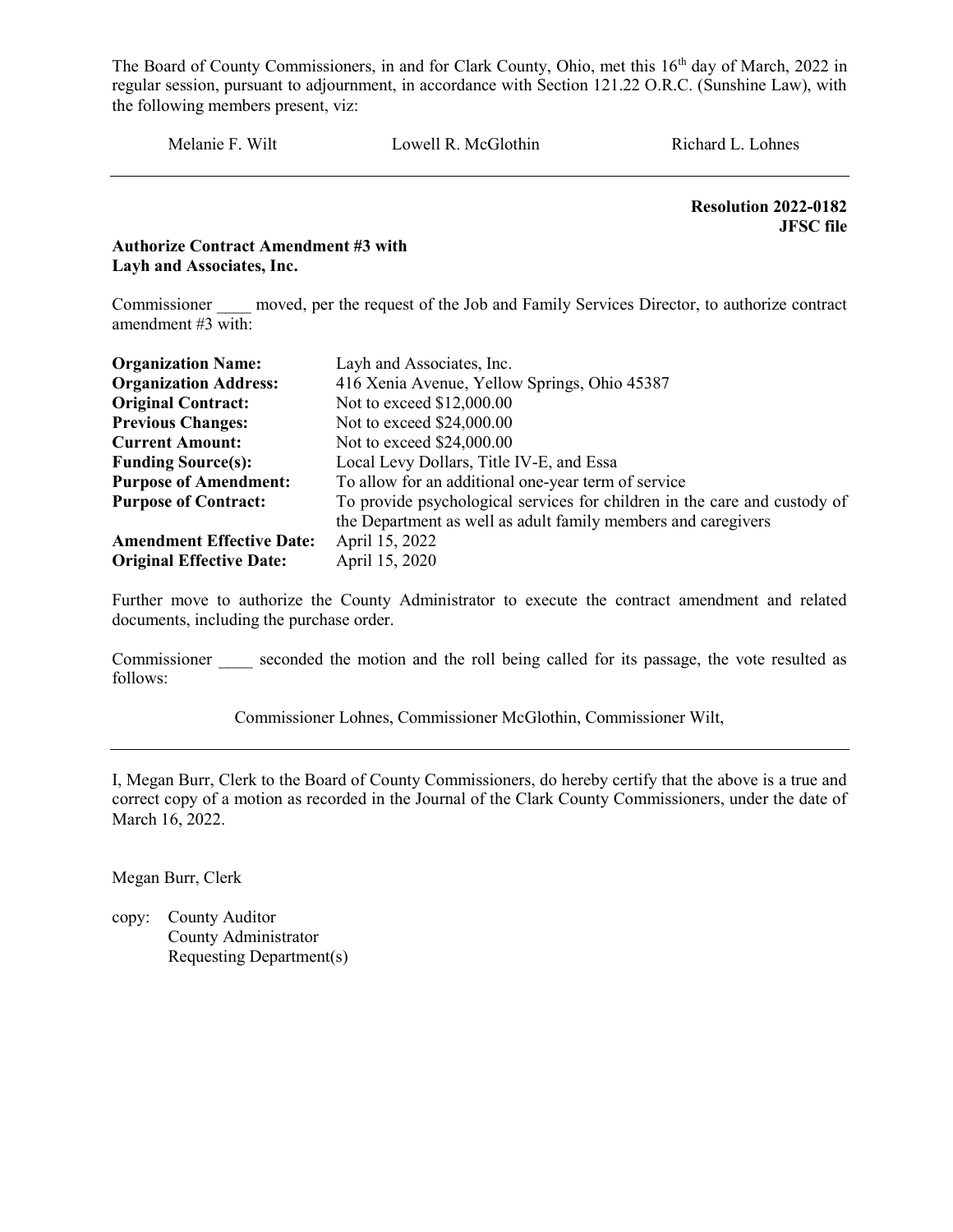Melanie F. Wilt Lowell R. McGlothin Richard L. Lohnes

 Resolution 2022-0183 JFSC file

#### Memorandum of Understanding and Accept Grant Agreement with Ohio START (Sobriety Treatment and Reducing Trauma) Program

Commissioner moved, per the request of the Clark County Job and Family Services Director, to accept the following:

| Grantor:                  | Public Children Service Association of Ohio      |
|---------------------------|--------------------------------------------------|
| <b>Amount of Funding:</b> | \$150,000.00                                     |
| <b>Purpose:</b>           | Reimbursement for allowable costs for Ohio START |
| <b>Effective Dates:</b>   | February 1, 2022 through June 30, 2023           |

Further move to authorize the County Administrator to execute the grant and related documents.

Commissioner seconded the motion and the roll being called for its passage, the vote resulted as follows:

Commissioner Lohnes, Commissioner McGlothin, Commissioner Wilt,

I, Megan Burr, Clerk to the Board of County Commissioners, do hereby certify that the above is a true and correct copy of a motion as recorded in the Journal of the Clark County Commissioners, under the date of March 16, 2022.

Megan Burr, Clerk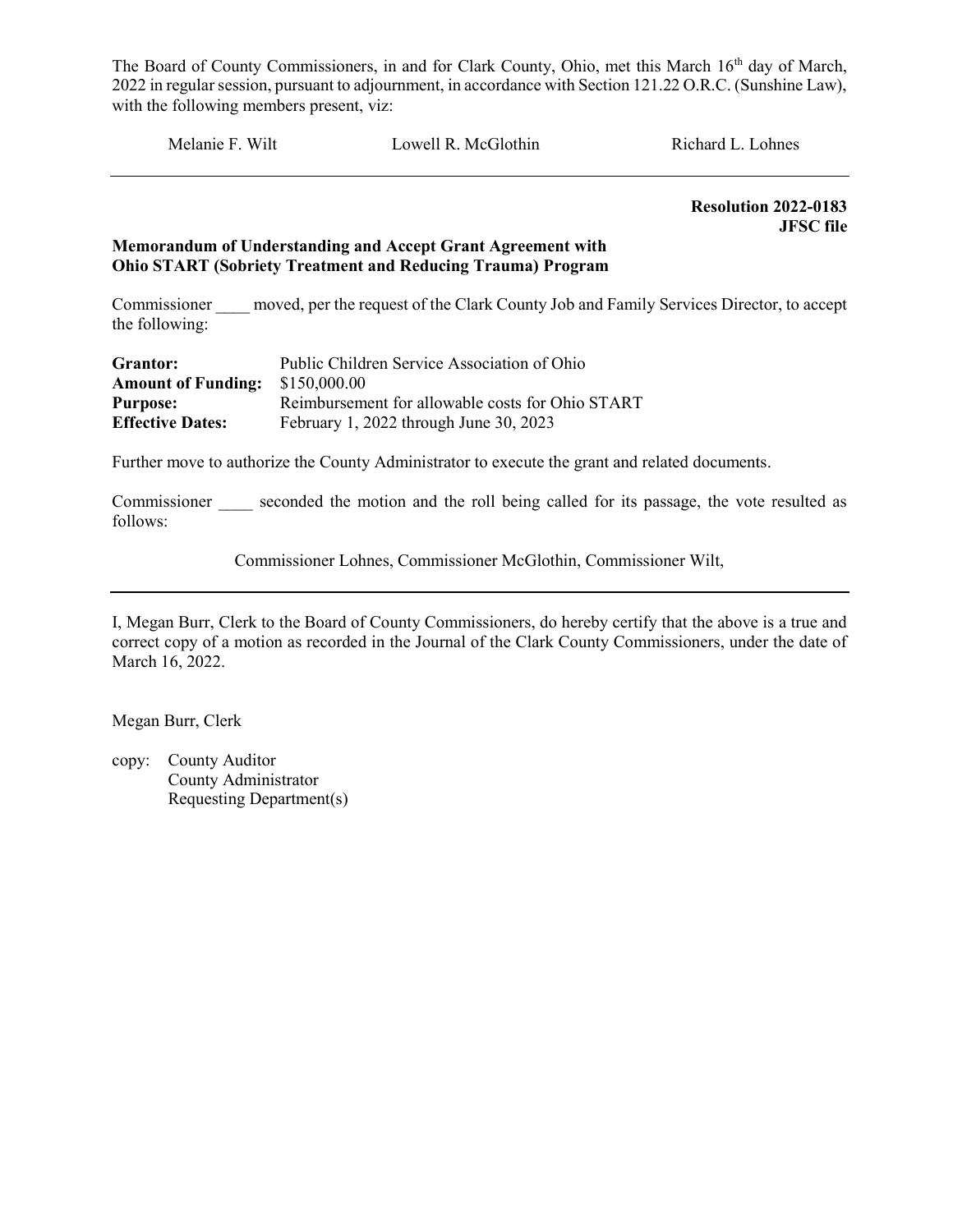Melanie F. Wilt Lowell R. McGlothin Richard L. Lohnes

 Resolution 2022-0184 SHRC file

#### Authorize Police Dispatching Contract(s) with The Village of South Charleston

Commissioner moved, per the request of the County Sheriff, to authorize contract(s) for police dispatching services with:

| Village:                | South Charleston                          |
|-------------------------|-------------------------------------------|
| In the amount of:       | \$6,330.50                                |
| <b>Effective Dates:</b> | January 1, 2022 through December 31, 2022 |

Further move to authorize the County Administrator to execute the contracts and related documents.

Commissioner seconded the motion and the roll being called for its passage, the vote resulted as follows:

Commissioner Lohnes, Commissioner McGlothin, Commissioner Wilt,

I, Megan Burr, Clerk to the Board of County Commissioners, do hereby certify that the above is a true and correct copy of a motion as recorded in the Journal of the Clark County Commissioners, under the date of March 16, 2022.

Megan Burr, Clerk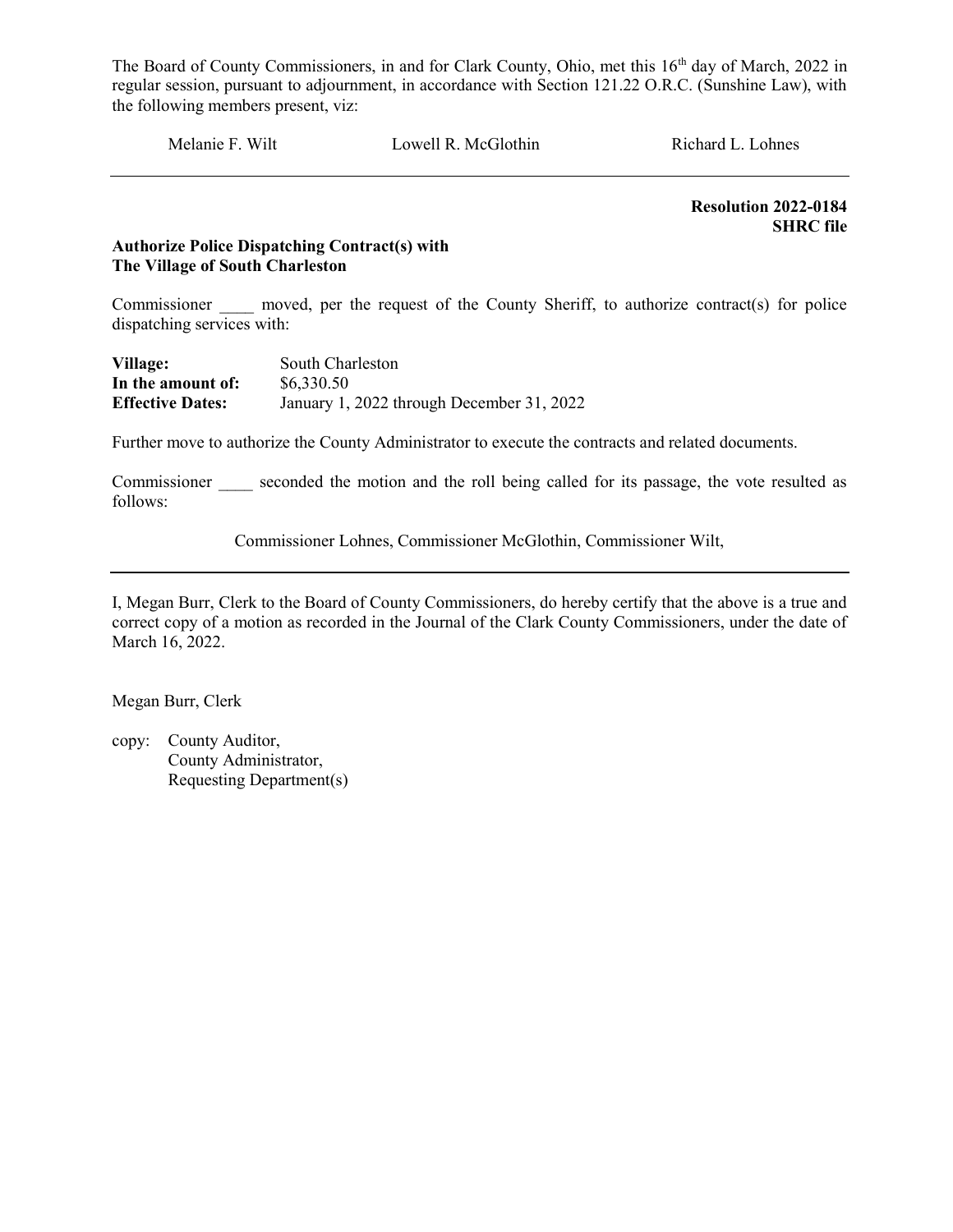Melanie F. Wilt Lowell R. McGlothin Richard L. Lohnes

Resolution 2022-0185 ENGB file

#### Acknowledge Bid Opening for the CLA CR 351-7.92 Selma Pike/Possum Road Roundabout PID 109451

Commissioner moved, per request of the County Engineer, to acknowledge receipt of the bids below, subject to the Board's right to reject any bid pursuant to the notice of competitive bidding and any other applicable bid requirements. The bid opening for the CLA CR 351-7.92 Selma Pike/Possum Road Roundabout was held on Thursday, March 16, 2022. The following bids were read:

| <b>Bidder</b>              | <b>Base Bid As Read</b> | <b>Base Bid Corrected</b> | Alt. 1      | Alt. $2$    | Alt. $3$                |
|----------------------------|-------------------------|---------------------------|-------------|-------------|-------------------------|
| R.B. Jergens               |                         |                           |             |             |                         |
| Contractors, Inc.          | \$1,207,985.59          | \$1,207,985.60            | \$25,739.24 | \$68,436.00 | \$4,974.48              |
| <b>Barrett Paving</b>      |                         |                           |             |             |                         |
| Materials, Inc.            | \$1,343,874.92          |                           | \$31,304.25 | \$76,686.00 | \$5,208.00              |
| John R. Jurgensen          |                         |                           |             |             |                         |
| Company                    | \$1,471,829.53          |                           | \$46,333.75 | \$22,464.60 | \$8,778.00              |
|                            |                         |                           |             |             |                         |
| <b>Engineer's Estimate</b> | \$1,225,752.17          |                           | \$24,414.76 |             | \$63,148.02 \$12,600.00 |

Further move to refer the bids to staff for further evaluation.

Commissioner seconded the motion and the roll being called for its passage, the vote resulted as follows:

Commissioner Lohnes, Commissioner McGlothin, Commissioner Wilt,

I, Megan Burr, Clerk to the Board of County Commissioners, do hereby certify that the above is a true and correct copy of a motion as recorded in the Journal of the Clark County Commissioners, under the date of March 16, 2022.

Megan Burr, Clerk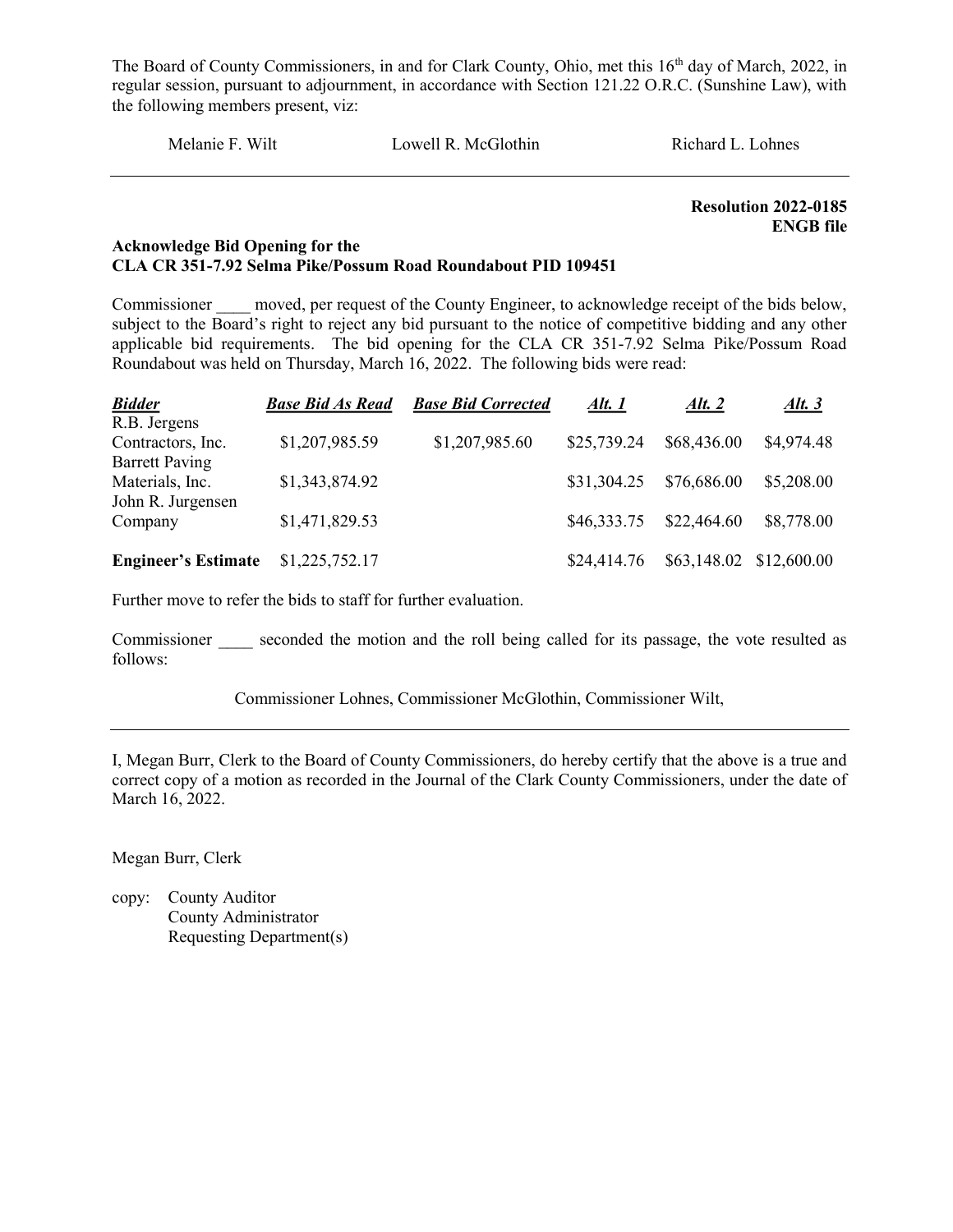Melanie F. Wilt Lowell R. McGlothin Richard L. Lohnes

 Resolution 2022-0186 FINF file

#### Authorize Intra-Fund Transfer(s)

Commissioner and moved, upon the recommendation of the County Administrator, to authorize the following Intra-Fund Transfer(s):

| From                                |                                                            |                 | To                 |                      |                 |
|-------------------------------------|------------------------------------------------------------|-----------------|--------------------|----------------------|-----------------|
| <b>Department</b>                   | <b>Expense Acct.</b>                                       | <b>Amount</b>   | Department         | <b>Expense Acct.</b> | <b>Amount</b>   |
| Fund: General Fund                  |                                                            |                 |                    |                      |                 |
| Misc. Ins. & Pens. Operating Exp.   |                                                            | \$2,900.00      | Agriculture        | Operating Exp.       | 2,900.00<br>\$. |
| Reason: For annual Apiary contract. |                                                            |                 |                    |                      |                 |
|                                     |                                                            |                 |                    |                      |                 |
| Fund: General Fund                  |                                                            |                 |                    |                      |                 |
| Auditor                             | Pers. & Fringes                                            | \$29,742.00     | Auditor            | Operating Exp.       | \$29,742.00     |
| Treasurer                           | Pers. & Fringes                                            | \$21,244.00     | Treasurer          | Operating Exp.       | \$21,244.00     |
| Recorder                            | Pers. & Fringes                                            | \$8,498.00      | Recorder           | Operating Exp.       | 8,498.00<br>S   |
| Clerk of Cts.                       | Pers. & Fringes                                            | \$21,244.00     | Clerk of Ct.       | Operating Exp.       | \$21,244.00     |
| Engineer                            | Pers. & Fringes                                            | \$4,249.00      | Engineer           | Operating Exp.       | \$<br>4,249.00  |
|                                     | Reason: To cover expenses for A.B. Graham Building deputy. |                 |                    |                      |                 |
|                                     |                                                            |                 |                    |                      |                 |
| Fund: General Fund                  |                                                            |                 |                    |                      |                 |
| <b>BOCC</b>                         | Pers. & Fringes                                            | \$<br>8,950.00  | Misc. Ins. & Pens. | Pers. & Fringes      | \$<br>8,950.00  |
| Pub. Inf. Office                    | Pers. & Fringes                                            | \$<br>1,128.00  | Misc. Ins. & Pens. | Pers. & Fringes      | \$<br>1,128.00  |
| B&G                                 | Pers. & Fringes                                            | \$<br>18,455.00 | Misc. Ins. & Pens. | Pers. & Fringes      | \$<br>18,455.00 |
| Comm. Dev.                          | Pers. & Fringes                                            | \$<br>14,620.00 | Misc. Ins. & Pens. | Pers. & Fringes      | \$<br>14,620.00 |
| IS Dept.                            | Pers. & Fringes                                            | \$<br>10,301.00 | Misc. Ins. & Pens. | Pers. & Fringes      | \$<br>10,301.00 |
| Personnel                           | Pers. & Fringes                                            | \$<br>5,398.00  | Misc. Ins. & Pens. | Pers. & Fringes      | \$<br>5,398.00  |
| Auditor                             | Pers. & Fringes                                            | \$<br>9,200.00  | Misc. Ins. & Pens. | Pers. & Fringes      | \$<br>9,200.00  |
| Data Processing                     | Pers. & Fringes                                            | \$<br>835.00    | Misc. Ins. & Pens. | Pers. & Fringes      | \$<br>835.00    |
| Treasurer                           | Pers. & Fringes                                            | \$<br>6,893.00  | Misc. Ins. & Pens. | Pers. & Fringes      | \$<br>6,893.00  |
| <b>Bd.</b> Of Elections             | Pers. & Fringes                                            | \$<br>7,600.00  | Misc. Ins. & Pens. | Pers. & Fringes      | \$<br>7,600.00  |
| Recorder                            | Pers. & Fringes                                            | \$<br>4,854.00  | Misc. Ins. & Pens. | Pers. & Fringes      | \$<br>4,854.00  |
| Prosecutor                          | Pers. & Fringes                                            | 24,638.00       | Misc. Ins. & Pens. | Pers. & Fringes      | \$<br>24,638.00 |
| Pub. Defender                       | Pers. & Fringes                                            | \$<br>12,176.00 | Misc. Ins. & Pens. | Pers. & Fringes      | \$<br>12,176.00 |
| Com. Pleas                          | Pers. & Fringes                                            | \$<br>11,332.00 | Misc. Ins. & Pens. | Pers. & Fringes      | \$<br>11,332.00 |
| Dom. Relations                      | Pers. & Fringes                                            | \$<br>9,444.00  | Misc. Ins. & Pens. | Pers. & Fringes      | \$<br>9,444.00  |
| Prob. Court                         | Pers. & Fringes                                            | \$<br>4,950.00  | Misc. Ins. & Pens. | Pers. & Fringes      | \$<br>4,950.00  |
| Juv. Court                          | Pers. & Fringes                                            | \$<br>17,000.00 | Misc. Ins. & Pens. | Pers. & Fringes      | \$<br>17,000.00 |
| Munc. Court                         | Pers. & Fringes                                            | \$<br>3,612.00  | Misc. Ins. & Pens. | Pers. & Fringes      | \$<br>3,612.00  |
| Clerk of Cts.                       | Pers. & Fringes                                            | \$<br>8,400.00  | Misc. Ins. & Pens. | Pers. & Fringes      | \$<br>8,400.00  |
| Sheriff                             | Pers. & Fringes                                            | \$148,625.00    | Misc. Ins. & Pens. | Pers. & Fringes      | \$148,625.00    |
| Coroner                             | Pers. & Fringes                                            | \$<br>3,250.00  | Misc. Ins. & Pens. | Pers. & Fringes      | \$<br>3,250.00  |

Veterans Pers. & Fringes \$ 8,971.00 Misc. Ins. & Pens. Pers. & Fringes \$ 8,971.00 EMA Pers. & Fringes \$ 3,397.00 Misc. Ins. & Pens. Pers. & Fringes \$ 3,397.00 Engineer Pers. & Fringes \$ 2,059.00 Misc. Ins. & Pens. Pers. & Fringes \$ 2,059.00 TIRC Pers. & Fringes  $\frac{1}{2}$  30.00 Misc. Ins. & Pens. Pers. & Fringes  $\frac{1}{2}$  30.00 Juv. Ct. – Prob. Pers. & Fringes  $\frac{1}{2}$ , 7,106.00 Misc. Ins. & Pens. Pers. & Fringes  $\frac{1}{2}$ , 7,106.00 Juv. Detention Pers. & Fringes \$ 26,559.00 Misc. Ins. & Pens. Pers. & Fringes \$ 26,559.00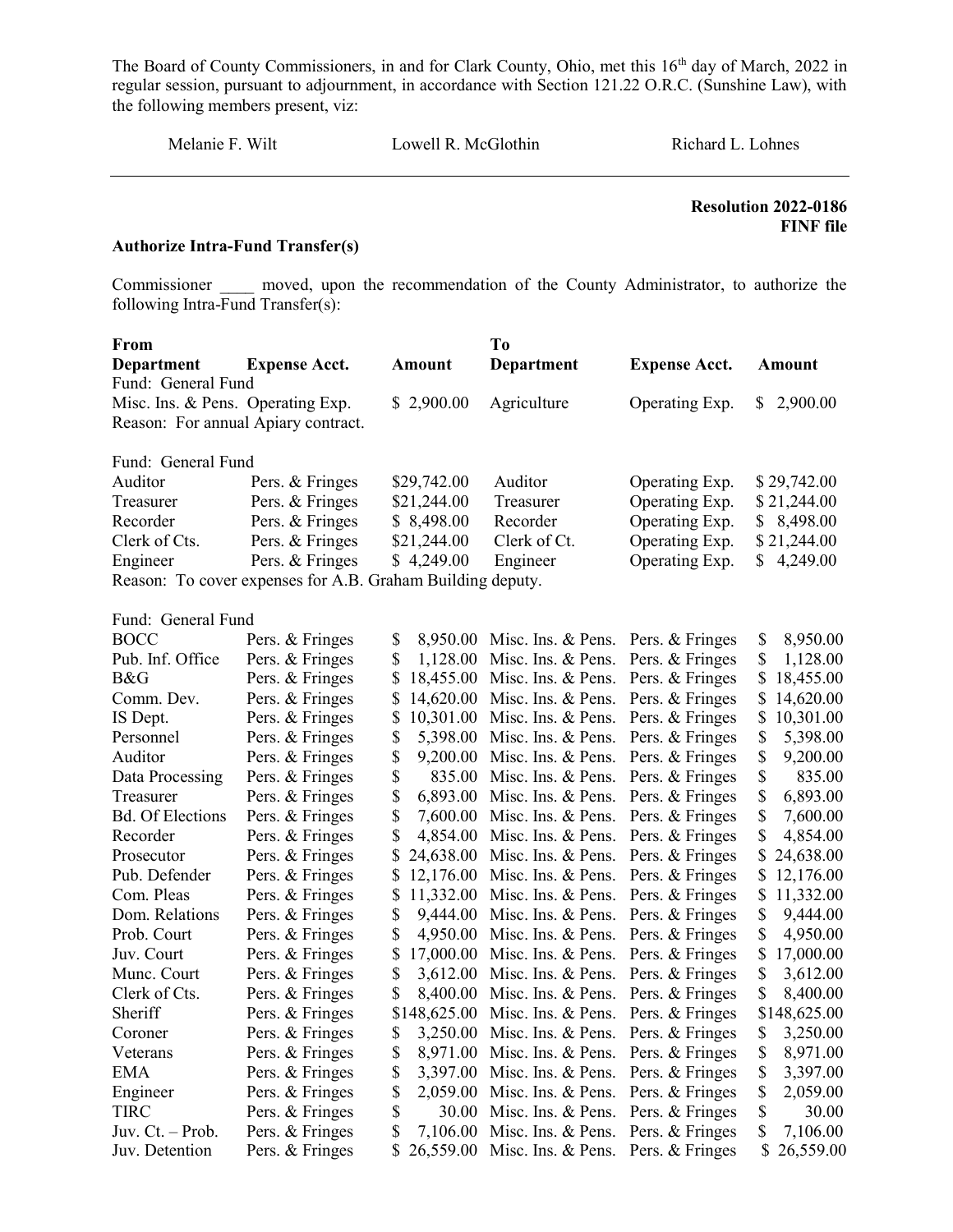Reason: Moving individual department Worker's Compensation to Miscellaneous Insurance and Pensions.

Commissioner seconded the motion and the roll being called for its passage, the vote resulted as follows:

Commissioner Lohnes, Commissioner McGlothin, Commissioner Wilt,

I, Megan Burr, Clerk to the Board of County Commissioners, do hereby certify that the above is a true and correct copy of a motion as recorded in the Journal of the Clark County Commissioners, under the date of March 16, 2022.

Megan Burr, Clerk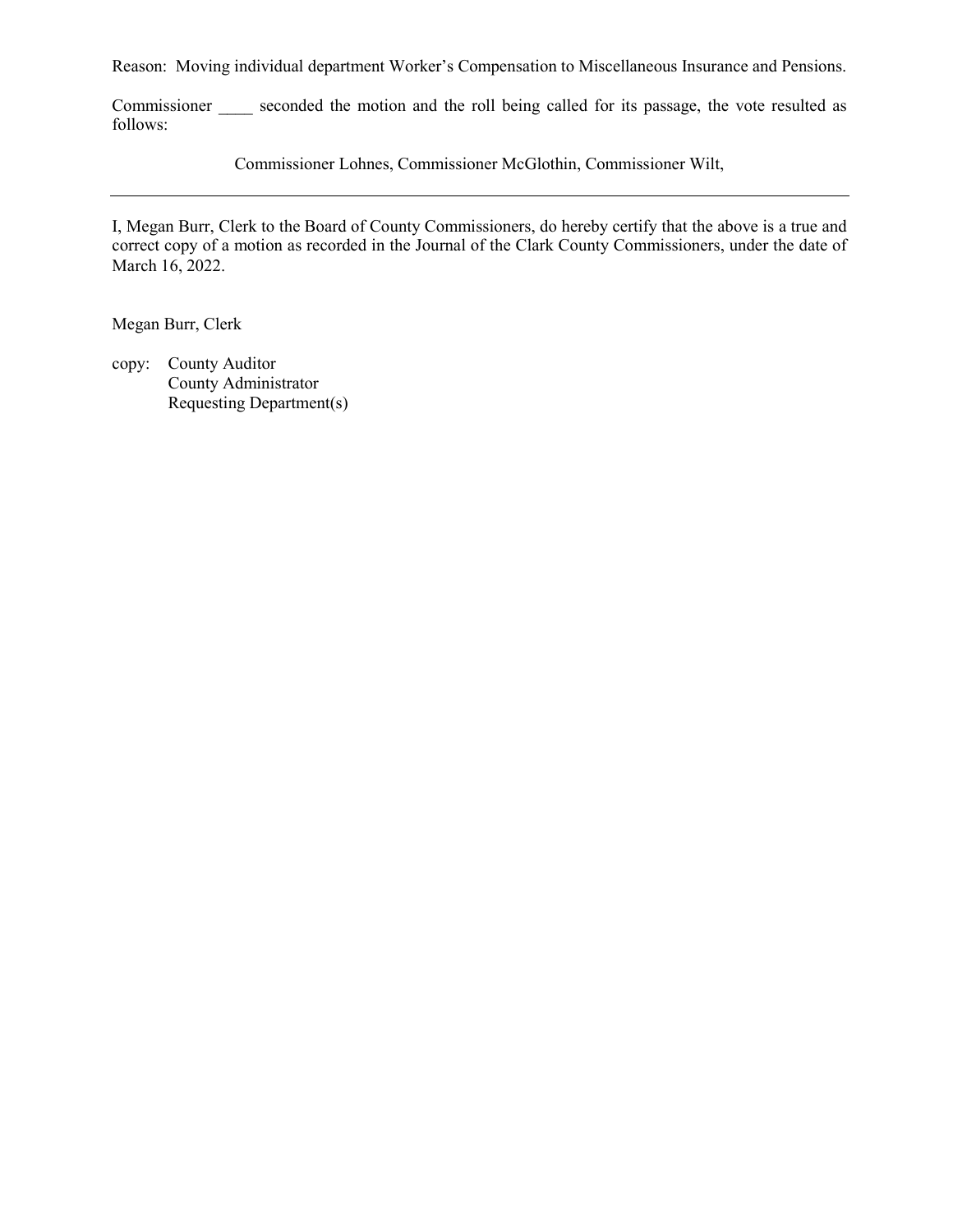Melanie F. Wilt **Lowell R. McGlothin** Richard L. Lohnes

 Resolution 2022-0187 FINI file

#### Authorize Inter-fund Transfer(s)

Commissioner moved, upon the recommendation of the County Administrator, to authorize the following Inter-Fund Transfer(s):

Transfer From Amount Transfer To Amount DJFS – Admin. DJFS – Children's Services 2000-300-850000 \$ 42,456.65 2020-315-542000 \$ 42,456.65 Reason: Transfer being requested to move monies from Public Assistance to PCSA TANF that was deposited into the 2000 fund. Expenses are paid and reported in 2020 PCSA. The 2000 PA fund needs to reimburse the 2020 fund.

DJFS – Admin. DJFS – Children's Services 2000-300-850000 \$ 9,573.40 2020-315-542000 \$ 9,573.40 Reason: Transfer being requested to move monies from Public Assistance to PCSA Kinship allocation that was deposited into the 2000 fund. Expenses are paid and reported in 2020 PCSA. The 2000 PA fund needs to reimburse the 2020 fund.

Commissioner seconded the motion and the roll being called for its passage, the vote resulted as follows:

Commissioner Lohnes, Commissioner McGlothin, Commissioner Wilt,

I, Megan Burr, Clerk to the Board of County Commissioners, do hereby certify that the above is a true and correct copy of a motion as recorded in the Journal of the Clark County Commissioners, under the date of March 16, 2022.

Megan Burr, Clerk

copy: County Auditor County Administrator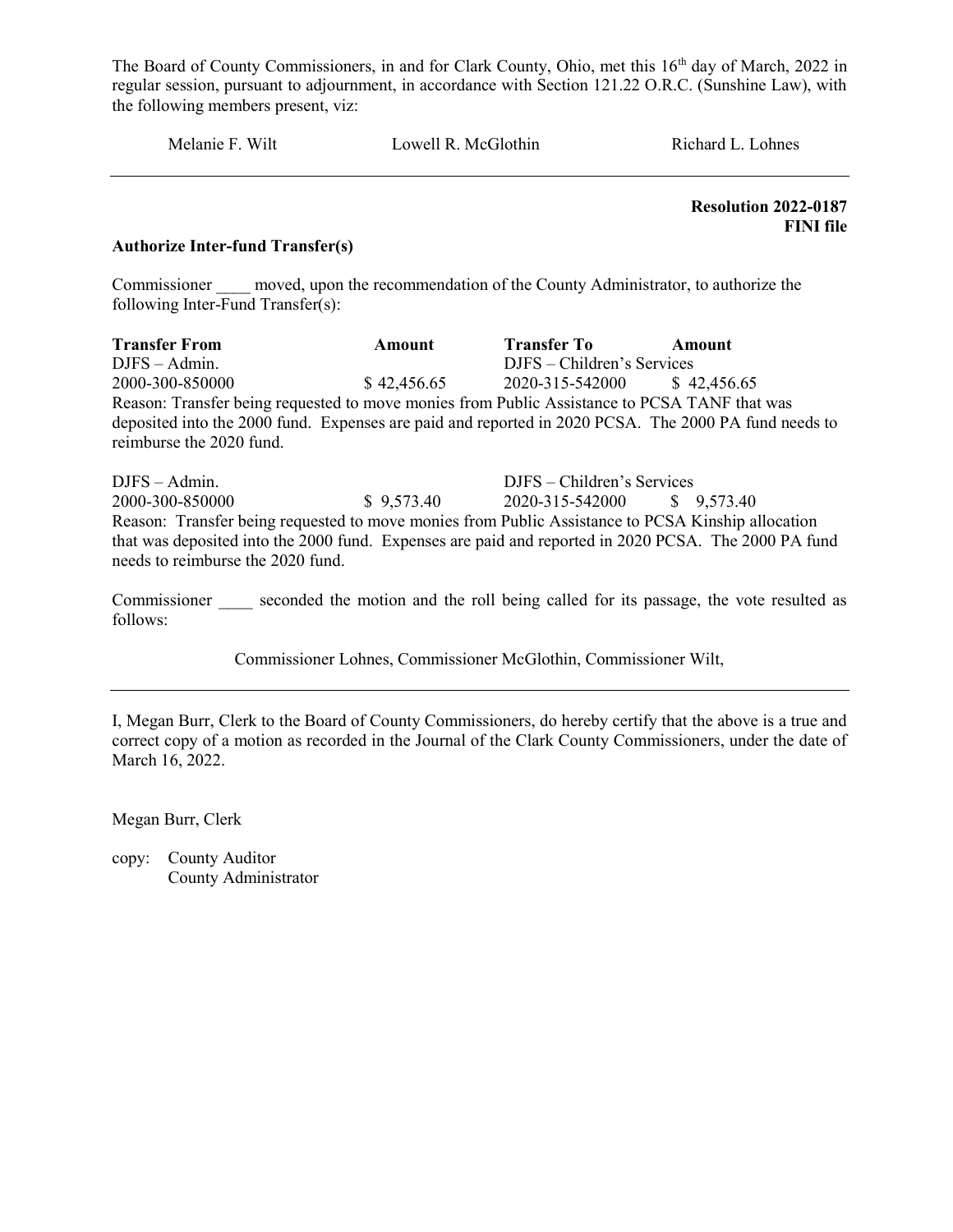| Richard L. Lohnes                               | Lowell R. McGlothin | Melanie F. Wilt |
|-------------------------------------------------|---------------------|-----------------|
| <b>Resolution 2022-0188</b><br><b>FINT</b> file |                     |                 |

#### Approve Issuance of Warrants for Then and Now(s)

Commissioner moved, upon the recommendation of the County Administrator, to approve the issuance of warrants for then and now(s) are as follows:

| P.O. Number   | Fund                                                          | Vendor                                                                                                                      | <b>Date Purchase</b> | Amount     |
|---------------|---------------------------------------------------------------|-----------------------------------------------------------------------------------------------------------------------------|----------------------|------------|
| 220022955     | Juv. Ct Spec. Proj. Advocates for Basic                       |                                                                                                                             | 12/31/21             | \$3,709.20 |
|               | Youth/Family Svcs. Legal Equality                             |                                                                                                                             |                      |            |
|               |                                                               | Reason: Purchase order was not opened until after the 2022 budget was approved.                                             |                      |            |
| 220023180     |                                                               | General (BOCC) US Bank Equipment Fin.                                                                                       | 1/26/22              | \$470.00   |
|               | Reason: Invoice just received for copier base lease billing.  |                                                                                                                             |                      |            |
| 220023183     | General (B&G) Mader Electric Motor                            |                                                                                                                             | 2/24/22              | \$813.98   |
|               | Reason: Invoice just received. Repair to pump and motor.      |                                                                                                                             |                      |            |
| 220023220     | General (BOCC) Ohio Newspapers                                |                                                                                                                             | 12/10/21             | \$1,255.80 |
|               |                                                               | Reason: Invoice just received. Fairgrounds Horse Barns Improvements bid ad.                                                 |                      |            |
| 220023183     |                                                               | General (B&G) Ohio & Indiana Roofing                                                                                        | 2/16/22              | \$411.00   |
|               | Reason: Invoice just received. Clark County Jail roof repair. |                                                                                                                             |                      |            |
| 220023183     | General (B&G) Buckeye Power Sales                             |                                                                                                                             | 2/23/22              | \$426.00   |
|               |                                                               | Reason: Invoice just received. Repair generator at Public Safety Building.                                                  |                      |            |
| $\sim$ $\sim$ |                                                               | . The component of the computer section of the contribution of the figure two components of the components of $\mathcal{A}$ |                      |            |

Commissioner seconded the motion and the roll being called for its passage, the vote resulted as follows:

Commissioner Lohnes, Commissioner McGlothin, Commissioner Wilt,

I, Megan Burr, Clerk to the Board of County Commissioners, do hereby certify that the above is a true and correct copy of a motion as recorded in the Journal of the Clark County Commissioners, under the date of March 16, 2022.

Megan Burr, Clerk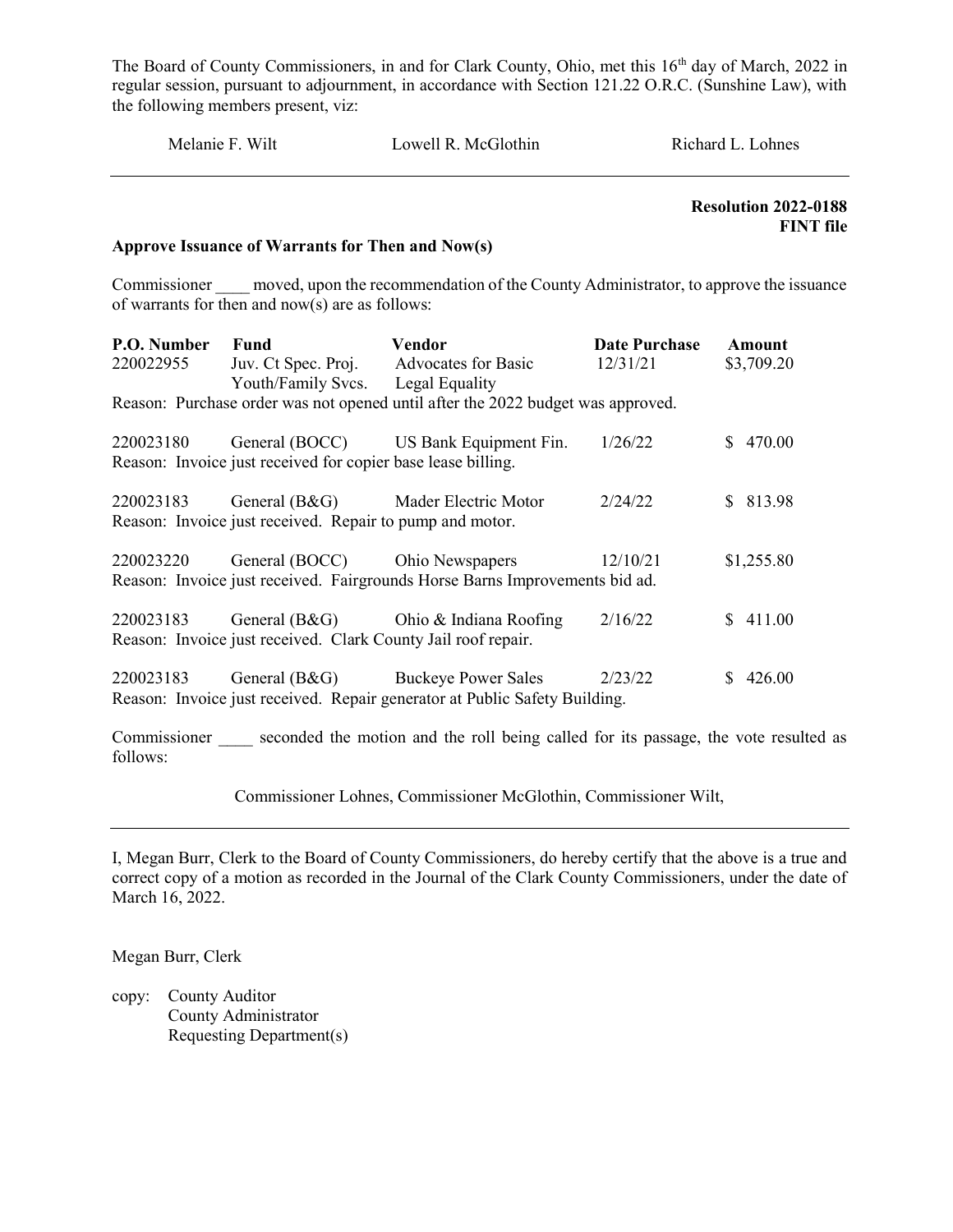Melanie F. Wilt Lowell R. McGlothin Richard L. Lohnes

 Resolution 2022-0189 TRAV file

#### Approve Travel/Expense Allowance

Commissioner moved, per request of the following Department Director(s) or Elected Official(s), to approve the following travel allowances:

| Dept.     | <b>Name</b>           | <b>Purpose</b>                                                  | <b>Place</b> | Date | Cost                            |
|-----------|-----------------------|-----------------------------------------------------------------|--------------|------|---------------------------------|
| Utilities | C. Bauer, T. Bleidorn | 2022 Education Seminars Mansfield, OH 5/3/22                    |              |      | $\frac{\text{S}}{\text{20.00}}$ |
| Prob. Ct. | R. Carey              | National College of Prob. Colorado Sprgs. 5/17-20/22 \$3,833.62 |              |      |                                 |
|           |                       | Judges 2022 Spring Conf.                                        |              |      |                                 |

Further move reimbursements shall comply with all requirements of the Travel Policy as adopted in the Personnel Manual.

Commissioner seconded the motion and the roll being called for its passage, the vote resulted as follows:

Commissioner Lohnes, Commissioner McGlothin, Commissioner Wilt,

I, Megan Burr, Clerk to the Board of County Commissioners, do hereby certify that the above is a true and correct copy of a motion as recorded in the Journal of the Clark County Commissioners, under the date of March 16, 2022.

Megan Burr, Clerk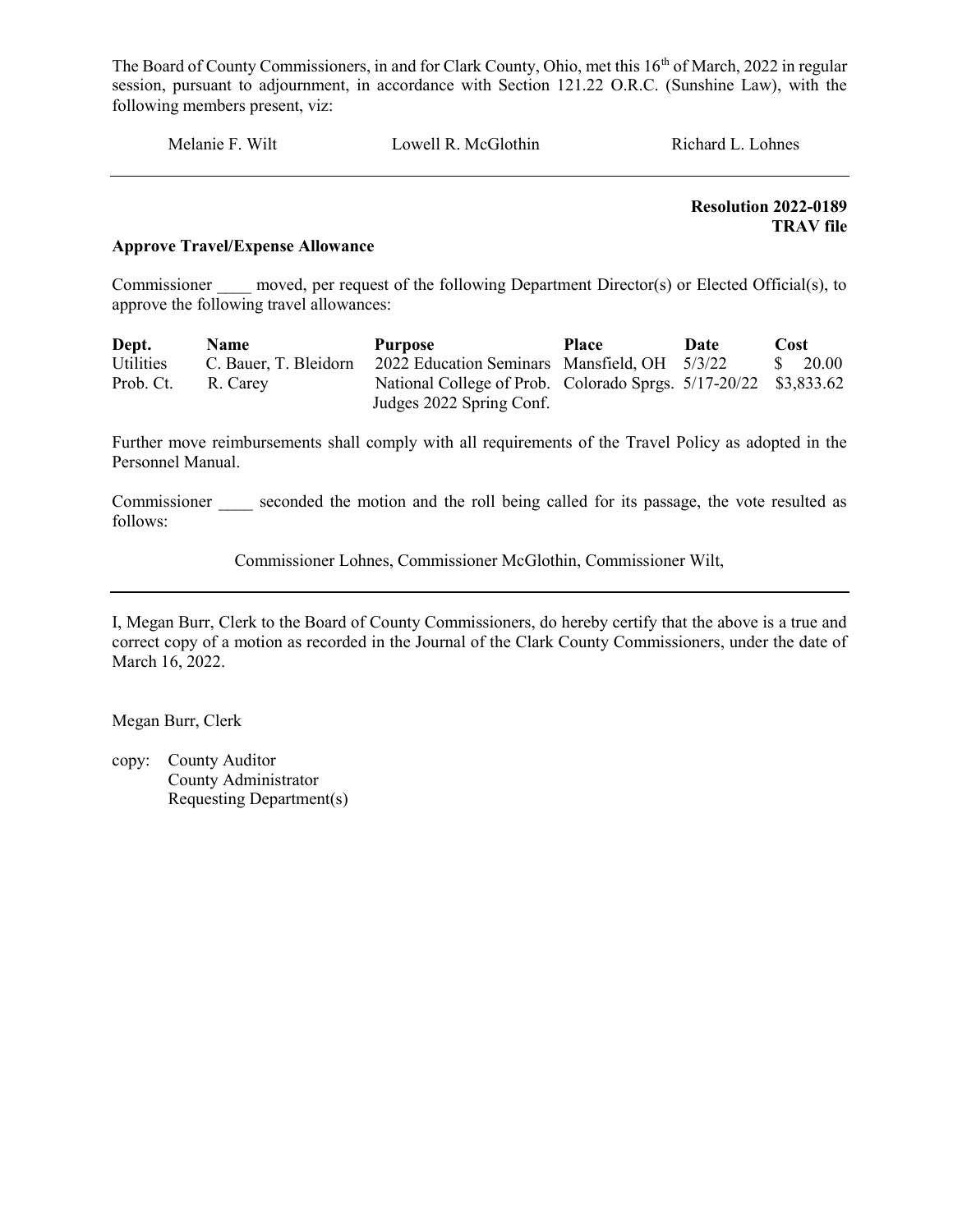Melanie F. Wilt **Lowell R. McGlothin** Richard L. Lohnes

 Resolution 2022-0190 ARPA file

#### Authorize Allocation of American Rescue Plan Act (ARPA) Funds to Reimburse Covid-19 Healthcare Expenses Incurred by the County Self Insurance Healthcare Program

Commissioner moved, per request of the County Administrator, to approve the following reimbursement:

WHEREAS, Clark County has received direct payments from the United States (US) Treasury under the Coronavirus State and Local Fiscal Recovery Funds authorized by the American Rescue Plan Act (ARPA); and,

WHEREAS, Clark County will use the funding in accordance with ARPA and guidance from the US Treasury; and,

WHEREAS, the Department of Treasury issued the Interim Final Rule on May 10, 2021 and the Final Rule on January 6, 2022, to provide guidance on permissible uses; and,

WHEREAS, a permissible use of the ARPA funds is to reimburse healthcare expenses incurred by the County Self Insurance Healthcare Program due to the COVID-19 public health emergency as insurance for employees is an eligible use of Fiscal Recovery Funds; and,

WHEREAS, the County's expenses incurred through medical and pharmacy claims as a result of providing employee healthcare coverage is determined by the County's Self Insurance Healthcare Program. The Program covers all County elected and appointed officials' and their employees, the Clark County Combined Health District employees, the County Park District employees, the Mental Health and Recovery Board employees.

NOW, THEREFORE, BE IT RESOLVED by the Board of County Commissioners, that:

The Board of County Commissioners approves the use of ARPA funds to reimburse Covid-19 related healthcare costs of the County's Self Insurance Healthcare Program incurred between March 3, 2021 and December 31, 2021, which totals \$259,322.21.

Commissioner seconded the motion and the roll being called for its passage, the vote resulted as follows:

Commissioner Lohnes, Commissioner McGlothin, Commissioner Wilt,

I, Megan Burr, Clerk to the Board of County Commissioners, do hereby certify that the above is a true and correct copy of a motion as recorded in the Journal of the Clark County Commissioners, under the date of March 16, 2022.

Megan Burr, Clerk